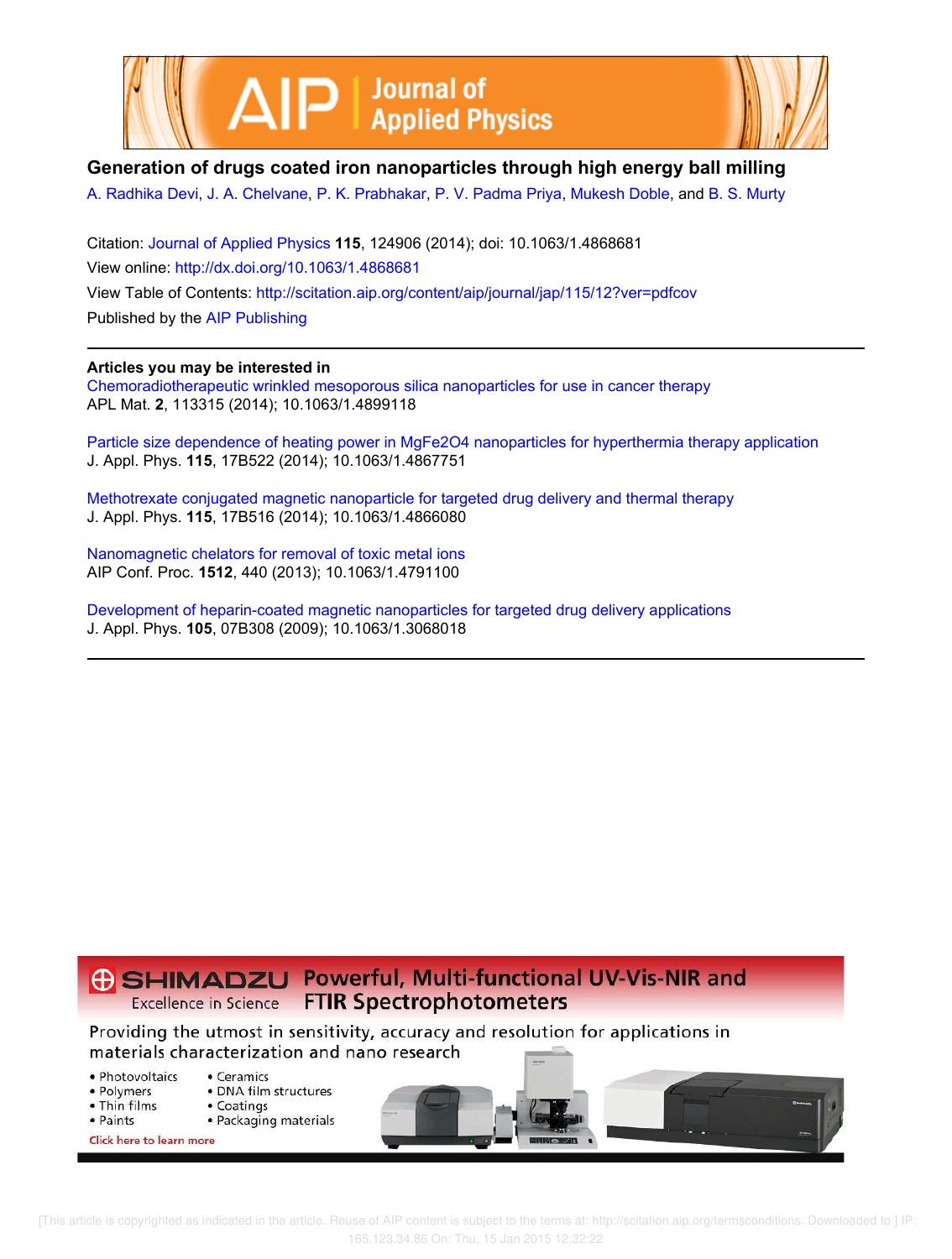

# Generation of drugs coated iron nanoparticles through high energy ball milling

A. Radhika Devi,<sup>1</sup> J. A. Chelvane,<sup>2</sup> P. K. Prabhakar,<sup>3</sup> P. V. Padma Priya,<sup>3</sup> Mukesh Doble,<sup>3</sup> and B. S. Murty<sup>1</sup>

 ${}^{1}$ Department of Metallurgical and Materials Engineering, Indian Institute of Technology Madras, Chennai 600036, India

 $^{2}$ Defence Metallurgical Research Laboratory, Hyderabad 500058, India

 $^3$ Department of Biotechnology, Indian Institute of Technology Madras, Chennai 600036, India

(Received 28 November 2013; accepted 5 March 2014; published online 28 March 2014)

The iron nanoparticles coated with oleic acid and drugs such as folic acid/Amoxicillin were synthesized by high energy ball milling and characterized by X-ray diffraction, Transmission electron microscope, zeta potential, dynamic light scattering, Fourier Transform Infra red (FT-IR) measurements, and thermo gravimetric analysis (TGA). FT-IR and TGA measurements show good adsorption of drugs on oleic acid coated nanoparticles. Magnetic measurements indicate that saturation magnetization is larger for amoxicillin coated particles compared to folic acid coated particles. The biocompatibility of the magnetic nanoparticles prepared was evaluated by in vitro cytotoxicity assay using L929 cells as model cells. © 2014 AIP Publishing LLC. [http://dx.doi.org/10.1063/1.4868681]

#### INTRODUCTION

Investigations on magnetic nanoparticles are currently a topic of extensive research due to the interesting properties arising from their nanoscale dimensions that result in strongly modified magnetic properties when compared to the corresponding bulk materials. Among the magnetic materials, magnetite and heamatite have been extensively studied in their reduced state $1-3$  due to their potential for biomedical applications and ease of synthesis. Due to the chemical instability of metallic magnetic nanoparticles, iron as well as other metals such as cobalt, gold, and nickel have been somewhat neglected in favor of its own oxides. Among metallic magnetic nanoparticles, iron nanoparticles are attractive as they have relatively high magnetization and are able to maintain superparamagnetism at larger particle sizes compared to their oxide counterparts.<sup>4</sup> Though iron nanoparticles have received significant attention due to their potential applications in environmental remediation,<sup>5,6</sup> a very few reports are available on biocompatibility of Fe nanoparticles for biomedical applications such as hyperthermia and drug delivery.<sup>7,8</sup> Folic acid, an essential nutrient which also has the ability to preferentially target cancer cells,<sup>9</sup> and amoxicillin, a well known antibiotic, were chosen for coating on iron nanoparticles. In this paper, we report for the first time to the best of our knowledge, the synthesis of iron nanoparticles coated with folic acid/amoxicillin by high energy ball milling and the investigation of their magnetic properties and biocompatibility.

#### EXPERIMENTAL DETAILS

In order to obtain iron nanoparticles, the iron powder (LOBA Chemie, Electrolytic grade 99.5% purity) was subjected to high energy ball milling using a Fritsch Pulverisette P5 Planetary Mill. The sample was ground in a tungsten carbide vial with 10 mm tungsten carbide balls in the weight ratio of 15:1 with 300 rpm speed in a wet medium using toluene. About 12 wt. % oleic acid (OA) was added to the wet medium and milled for 30 h. Then, folic acid (FA)/amoxicillin (AMX) were taken (75 wt. % of oleic acid) and milled with the OA coated nanoparticles for 3 h at a speed of 50 rpm. The iron nanoparticles coated by oleic acid and drugs have been characterized by X-ray diffraction (XRD), Fourier transform infra red (FT-IR), and thermo gravimetric analysis (TGA). The microstructure of Fe nanoparticles was investigated by transmission electron microscope (TEM). The hydrodynamic diameter, the size distribution, and zeta potential of the nanoparticles were evaluated by dynamic light scattering (DLS) technique by using Zetatrac (Microtrac, Inc., USA) instrument. The magnetic hysteresis loops were recorded on the samples at room temperature by vibrating sample magnetometer (VSM) up to a maximum applied field of 20 kOe.

The *in vitro* cytotoxicity of iron nanoparticles coated with drugs was evaluated on L929 cell lines by using MTT (3-(4,5-dimethylthiazol-2-yl)-2,5-diphenyltetrazolium bromide) assay as described in the literature.<sup>9</sup> To determine cell cytotoxicity/viability, L929 cells were seeded into 96-well tissue culture plates at a density of  $1 \times 10^4$  cells/well at 37 °C in a 5%  $CO<sub>2</sub>$  atmosphere. After 24 h, the Dulbecco's Modified Eagle medium (DMEM) in the wells was replaced with fresh DMEM containing iron nanoparticles coated with drugs at different concentrations (50, 100, 200, and  $500 \mu g/ml$ ). After 24 h, the medium containing iron nanoparticles coated with drugs was removed, and the cells were washed three times with Phosphate Buffered Saline (PBS).  $20 \mu l$  of MTT dye solution (5 mg/ml in PBS, pH 7.4) was then added to each well. After incubation for 4 h at  $37^{\circ}$ C, the DMEM medium was removed.<sup>10</sup> The formazan crystals formed inside the cells were dissolved with  $200 \mu l$  of dimethylsulfoxide (DMSO). After 10 min, absorbance was measured spectrophotometrically at 595 nm with a Spectramax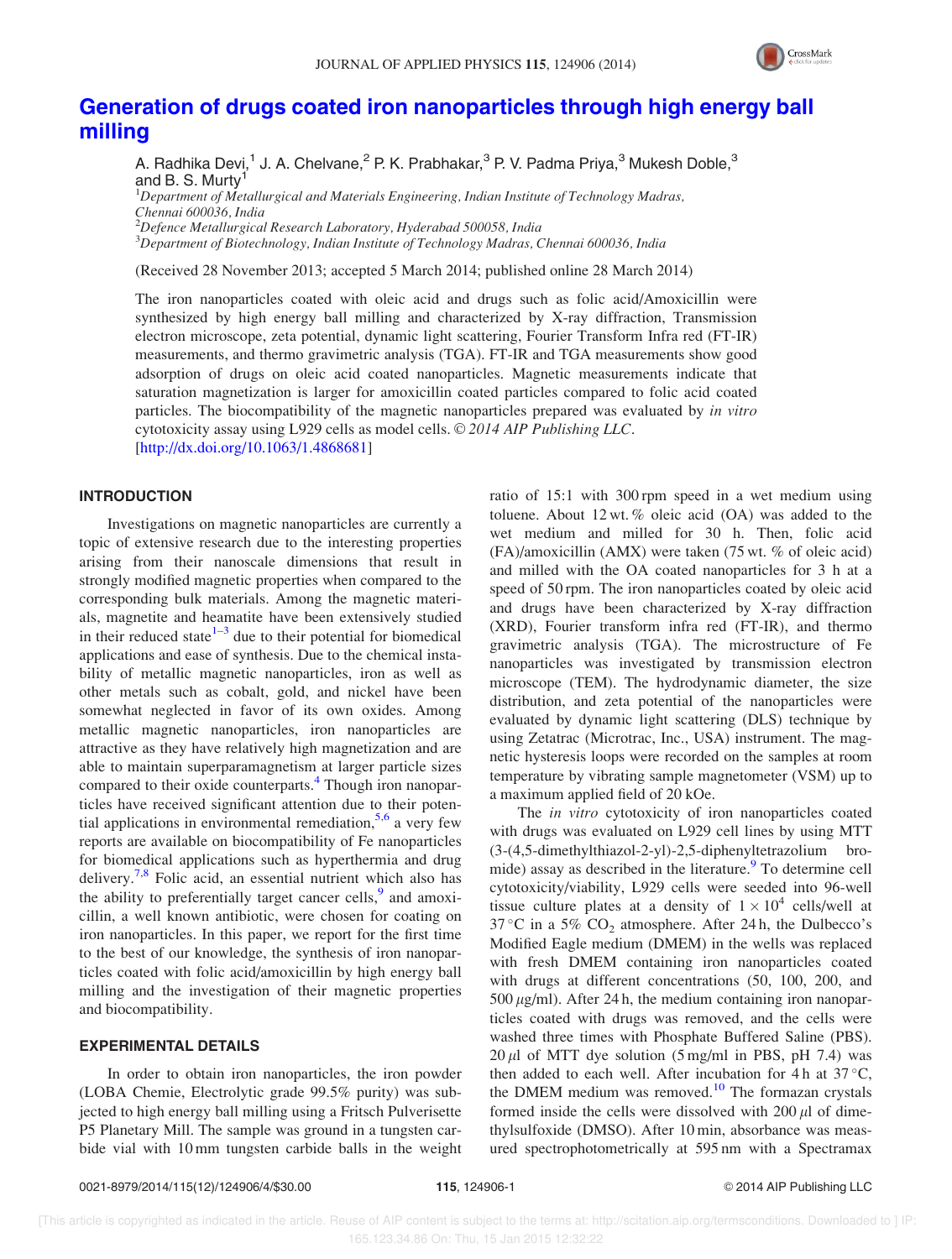Plus  $384^{\circledR}$ Spectrophotometer (Molecular Devices, CA, USA). The production of formazan is directly proportional to the number of viable cells. $11,12$ 

#### RESULTS AND DISCUSSION

The XRD patterns of Fe nanoparticles obtained at zero hour and 30 h milling with OA and FA/AMX are shown in Figure 1. Normally, iron particles at nanoscale size are easy to be oxidized in air. However, XRD pattern could be indexed to cubic structure of iron (JCPDS card, no. 06-0696) with no traces of iron oxide phase detected, which might be due to oleic acid coating on the surface of nanoparticles. The average crystallite sizes estimated using the Scherrer's formula for Fe nanoparticles coated with OA (FeOA), Fe nanoparticles coated with OA and FA (FeOAFA), and Fe nanoparticles coated with OA and AMX (FeOAAMX) are 13, 24, and 24 nm, respectively. TEM microstructure of FeOA sample shows that they have nearly narrow size distribution with size  $\sim$ 11 nm as seen in Figure 2 with no agglomeration. The DLS measurements of FeOA, FeOAFA, and FeOAAMX with particle concentration of 0.02/l in ethanol are shown in Figures  $3(a)-3(c)$ , respectively. The average hydrodynamic diameters for FeOA, FeOAFA, and FeOAAMX are 24.64 nm, 319 nm, and 330 nm, respectively. The significantly large hydrodynamic sizes of FeOAFA and FeOAAMX nanoparticles possibly could be due to bond formation between drugs coated on nanoparticles with its adjacent surfaces, which can cause crosslinking between particles and result in a large hydrodynamic size. It is generally accepted that the particles are electrostatically stable if the zeta potential has an absolute value higher than  $30 \text{ mV}$ .<sup>13</sup>



FIG. 1. XRD patterns of Fe nanoparticles obtained at 0h and 30h milling with oleic acid and coated with folic acid/amoxicillin.



FIG. 2. TEM micrograph of iron nanoparticles coated with oleic acid (FeOA).

The zeta potential value can be used as an indicator of the stability of a colloidal system. The zeta potential for FeOA, FeOAFA, and FeOAAMX is  $+68$  mV,  $+122$  mV, and  $+129$  mV, respectively.

FT-IR spectra of OA,  $^{14}$  FA,  $^{15}$  AMX,  $^{16}$  FeOA, FeOAFA, and FeOAAMX are shown in Figure 4 (The inset shows expanded region FT-IR spectra of the samples between 1000 and  $3000 \text{ cm}^{-1}$ ). In FT-IR spectra of FeOA sample, the



FIG. 3. Particle size distribution plots for (a) FeOA (b) FeOAFA, and (c) FeOAAMX by DLS method.

 [This article is copyrighted as indicated in the article. Reuse of AIP content is subject to the terms at: http://scitation.aip.org/termsconditions. Downloaded to ] IP: 165.123.34.86 On: Thu, 15 Jan 2015 12:32:22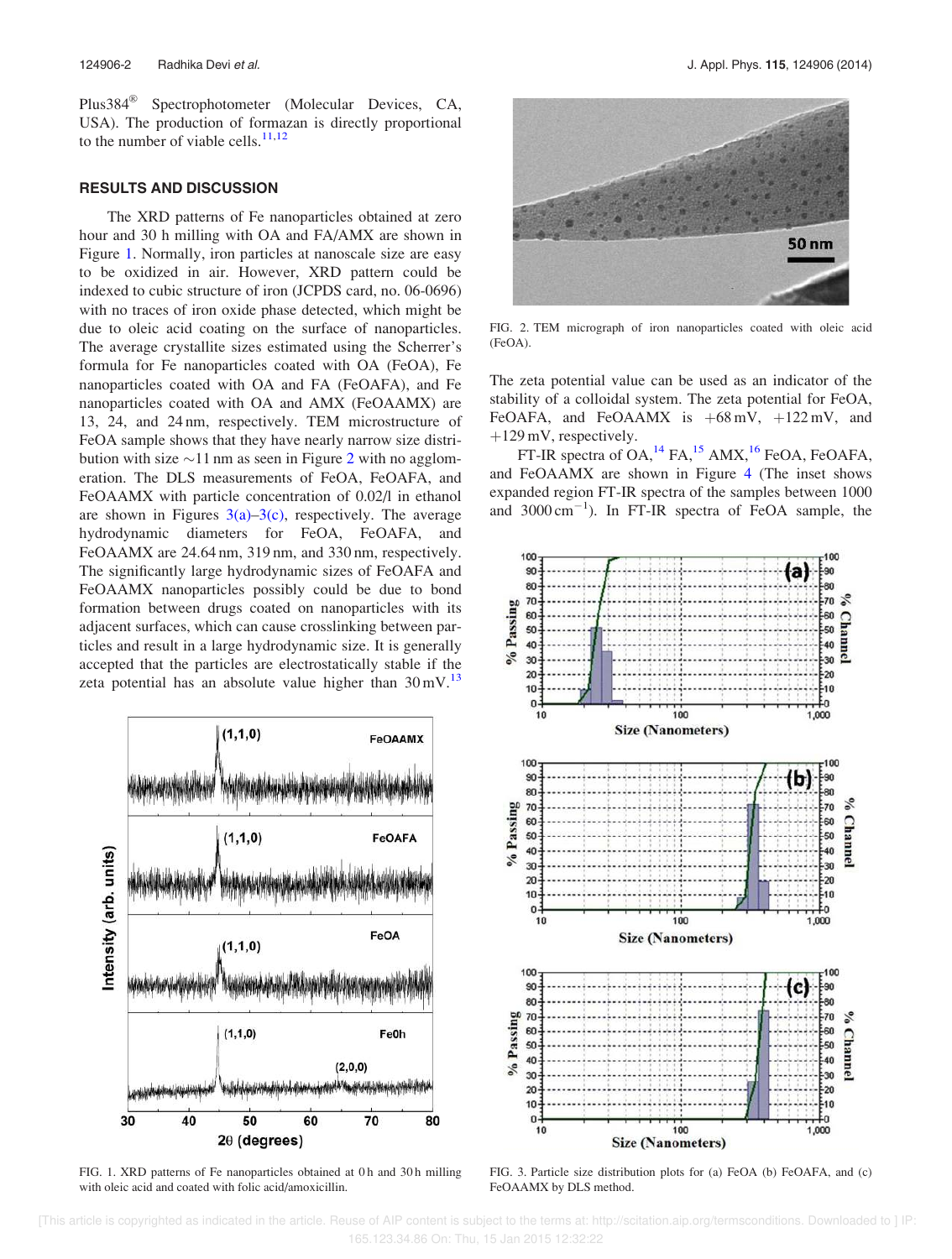

FIG. 4. FT-IR spectra of OA, FA, AMX, FeOA, FeOAFA, and FeOAAMX. The inset shows the expanded region of FT-IR spectra of FeOA, FeOAFA, and FeOAAMX between  $1000$  and  $3000 \text{ cm}^{-1}$ .

asymmetric  $CH<sub>2</sub>$  stretch and the symmetric  $CH<sub>2</sub>$  shifted from  $2925$  and  $2855$  to 2922 and  $2851 \text{ cm}^{-1}$ , respectively. The band from  $1710 \text{ cm}^{-1}$  (C=O bond asymmetric vibration) has been shifted to  $1743 \text{ cm}^{-1}$ . A new band can be observed at  $1018 \text{ cm}^{-1}$ . These results revealed the adsorption of oleic acid on iron nanoparticles. The FT-IR spectra of FeOAFA/FeOAAMX show characteristic bands of both OA and FA/AMX with slight modifications such as shifting of bands, new bands, or missing of some bands due to the chemical bonds occurring between Fe nanoparticles, OA, and FA/AMX. These bands appeared with reduced intensity due to the smaller concentrations. The FT-IR results showed that FA/AMX is adsorbed on the oleic acid coated Fe nanoparticles.

TGA curves of FeOA are characterized by weight losses in two distinct steps in the temperature ranges room temperature to  $500^{\circ}$ C and  $500-700^{\circ}$ C as shown in Figure 5. Since the total weight loss occurred is matching with the amount of OA added, we ascribe these two steps of weight losses to the secondary and primary OA-coated layer in FeOA nanoparticles, respectively.<sup>17</sup> This confirms that OA is coated on Fe nanoparticles. In the case of FeOAFA sample, the initial weight loss is due to the moisture, and the weight losses at 212, 339, 449, and  $597^{\circ}$ C could be due to the decomposition of FA and OA. The decomposition temperatures are slightly altered for both of them. In the case of FeOAAMX sample, the weight losses at temperatures around 125, 222, 356, 421, 554, and  $667^{\circ}$ C are due to the decomposition of OA and  $AMX$ <sup>17,18</sup> The decomposition was not complete even at  $700\,^{\circ}$ C. From the TGA curves, it is confirmed that FA and



FIG. 5. TGA measurements of FeOA, FeOAFA, and FeOAAMX.

AMX have been adsorbed on Fe nanoparticles coated with OA.

The magnetic hysteresis loops measured at room temperature on FeOA, FeOAFA, and FeOAAMX are shown in Figure 6. The saturation magnetization  $(M_s)$  values for FeOA, FeOAFA, and FeOAAMX are 172.3, 144.5, and 149 emu/g per Fe, respectively. The decrease in  $M_s$  values compared to that of bulk Fe  $(M_s = 212 \text{ emu/g})$  could be due to the reduced size and the coatings covered around them. In the case of FeOAFA, the  $M_s$  value is slightly less than that of FeOAAMX though their particle sizes are same, which may be due to the more carbon chain involved in FA coating compared to that of AMX. The fact that the samples having coercive field  $\sim$ 100 Oe indicates that they have hysteresis losses suitable for heat induced biomedical applications like hyperthermia, etc.<sup>19</sup>

The biocompatibility of the samples is shown in Figure 7, and the cell viability is inversely proportional to the concentration of the coated nanoparticles used as seen in Fig. 6. At 50  $\mu$ g/ml, the iron nanoparticles coated with FA and AMX have shown 91.49 and 90.05% cell viability, respectively. The cell viability of FeOAAMX is more



FIG. 6. Magnetic hysteresis loops of FeOA, FeOAFA, and FeOAAMX.